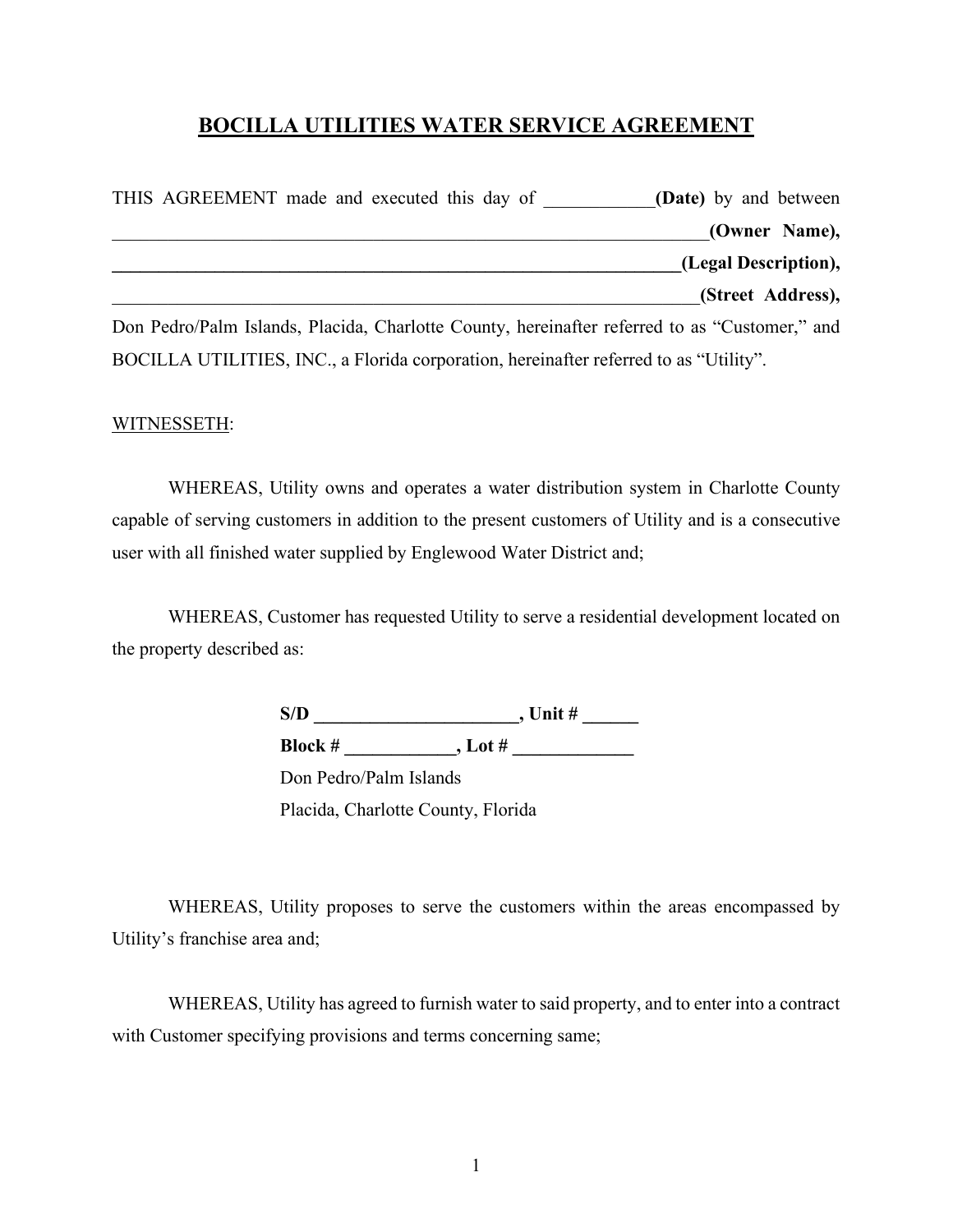NOW, THEREFORE, for and in consideration of the mutual promises and obligations hereinafter set forth, the parties do hereby agree as follows:

#### 1. UTILITY AGREES:

- A. To furnish to those customers located on the property described above during the term of this Agreement or any renewal or extension thereof, potable treated water in accordance with all applicable governmental regulations.
- B. To furnish water at a reasonable constant normal pressure in accordance with all applicable government regulations. Emergency failure of pressure or supply due to breaks in the main water supply line or power failure, flood, fire and use of water to fight fire, catastrophes and other matters beyond the control of Utility shall excuse Utility from the provisions hereof for such reasonable period of time as may be necessary to restore service to normal conditions
- C. Utility will, at all times, operate and maintain its facilities in an efficient manner and will take such action as may be necessary to provide the capacity required. Circumstances resulting in the temporary of partial failure to deliver water as required by this Agreement shall be remedied with all possible dispatch. In the event of an extended shortage of water, or the supply of water available to Utility for distribution to its Customers is otherwise diminished over an extended period of time, the supply of water to the Customer shall be reduced or diminished in the ratio or proportion as the supply to Utility's other customers is reduced or diminished.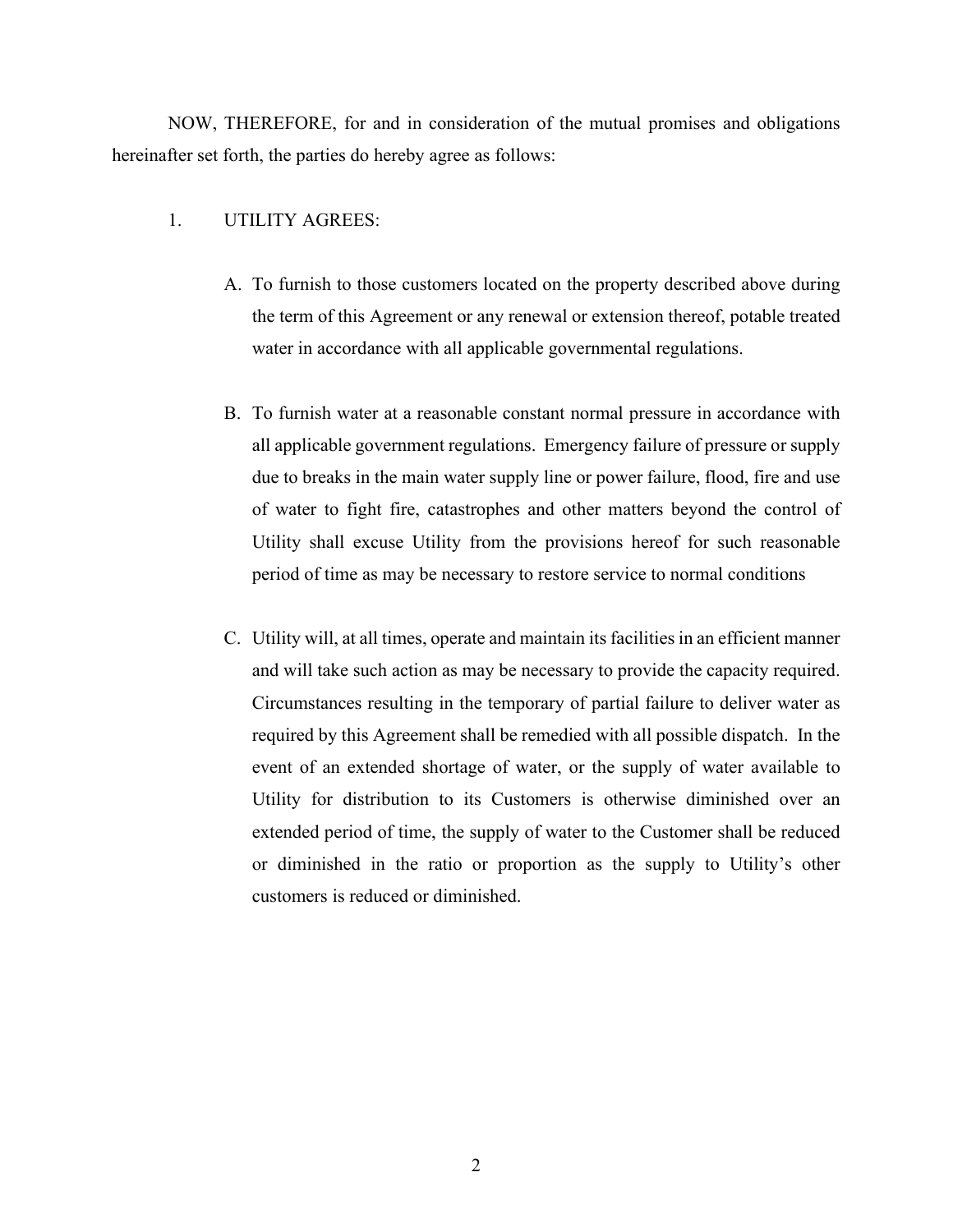### 2. CUSTOMER AGREES:

- A. 1) To pay Utility's service connection charges in the amount of **\$2,738.31**
	- 2) To pay Utility a water main extension charge of  $(N/A)$ .

3) To pay Utility **\$365.00** as a water meter connection charge for installation of 5/8 x 3/4" meter.

- B. Payments for the above items will be made upon submission of appropriate billing by Utility.
- C. Customer recognized that the above charges are based upon the actual current approved connections charges. Customer agrees that if charges change or if new charges are approved and are in effect at the time of connection, he will pay or be reimbursed for the difference between the current charges and those in effect at the time of connection and any new charges required at the time of connection.
- D. Any line extensions or other facilities required to be installed by Utility to supply the services set forth herein may be constructed by Utility prior to the dates when payments may be due from Customer, and Customer shall nonetheless be obligated for such payments as are required in this Agreement.
- E. All rates and charges made by Utility to Customer, and to future customers who will be serviced by Utility, shall be made in accordance with such tariff filed by Utility with the Florida Public Service Commission as such tariff may be amended from time to time and adopted and approved by the Florida Public Service Commission in accordance with its regulatory authority.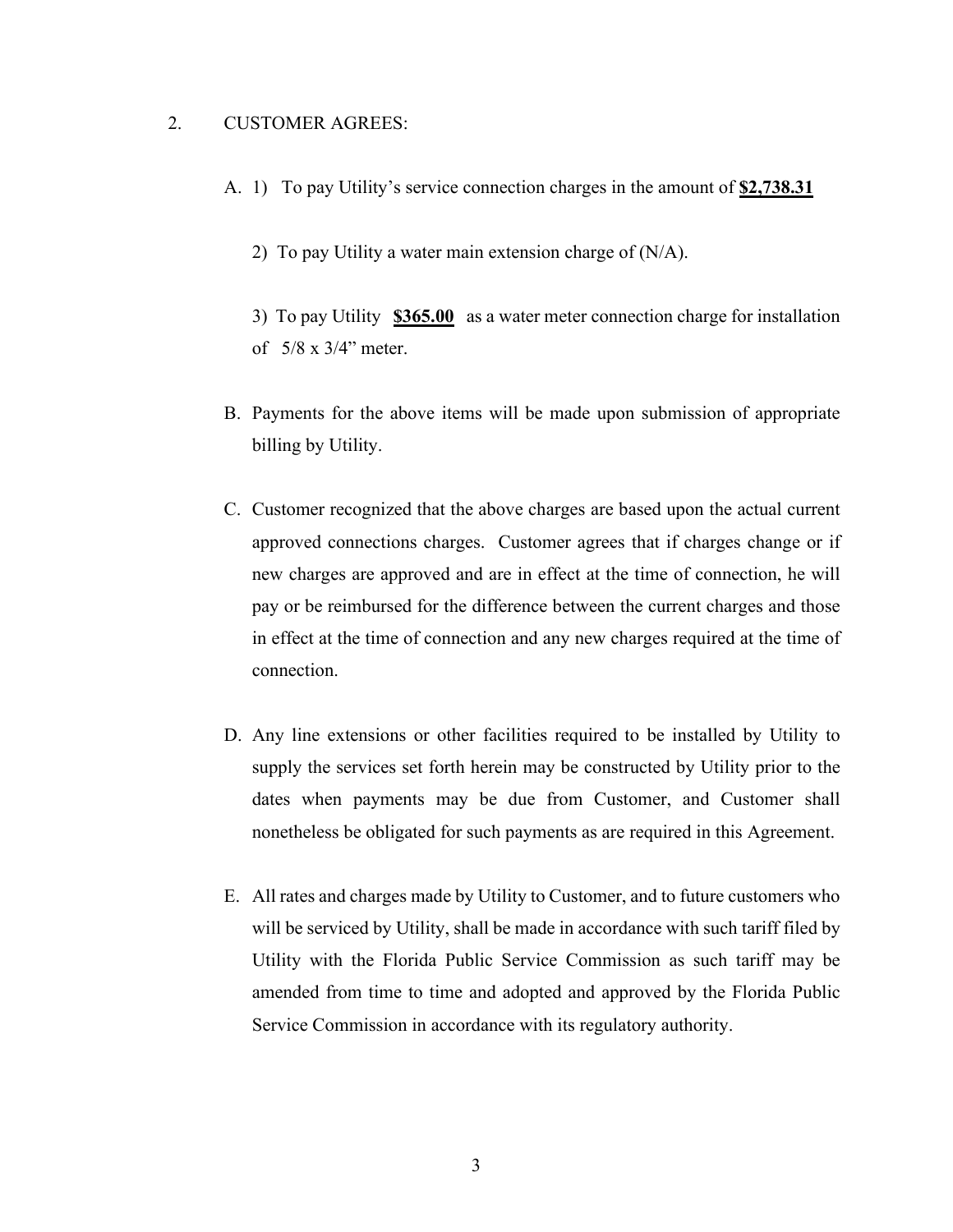- F. That the provisions of this Agreement shall not be construed as establishing a precedent as to the amount or basis of contributions to be made by customers, or the acceptance thereof on the part of the Utility, for other utility system extensions that may be required hereafter and which are not presently covered by this Agreement.
- G. To pay Utility, within twenty (20) days after statement is rendered by Utility, all sums due and payable as set forth in such statement. Upon the failure or refusal of Customer to pay the amounts due on statement as rendered, Utility may, after ten (10) days advance written notice, in its sole discretion, discontinue service.
- H. No tie-ins or hook-ups to the water system shall be made without the express consent of Utility.
- I. Customer shall grant Utility whatever easements are required, in the sole discretion of Utility, to provide Utility service to the Customer's property or adjacent properties.
- J. Customer agrees to have back-flow control devices as specified by Utility. Utility shall have the right to inspect the Customer's facilities at any time to check for cross connections and any other possible sources of contamination. The Customer agrees to correct, without delay, all such hazards to the system at its own expense.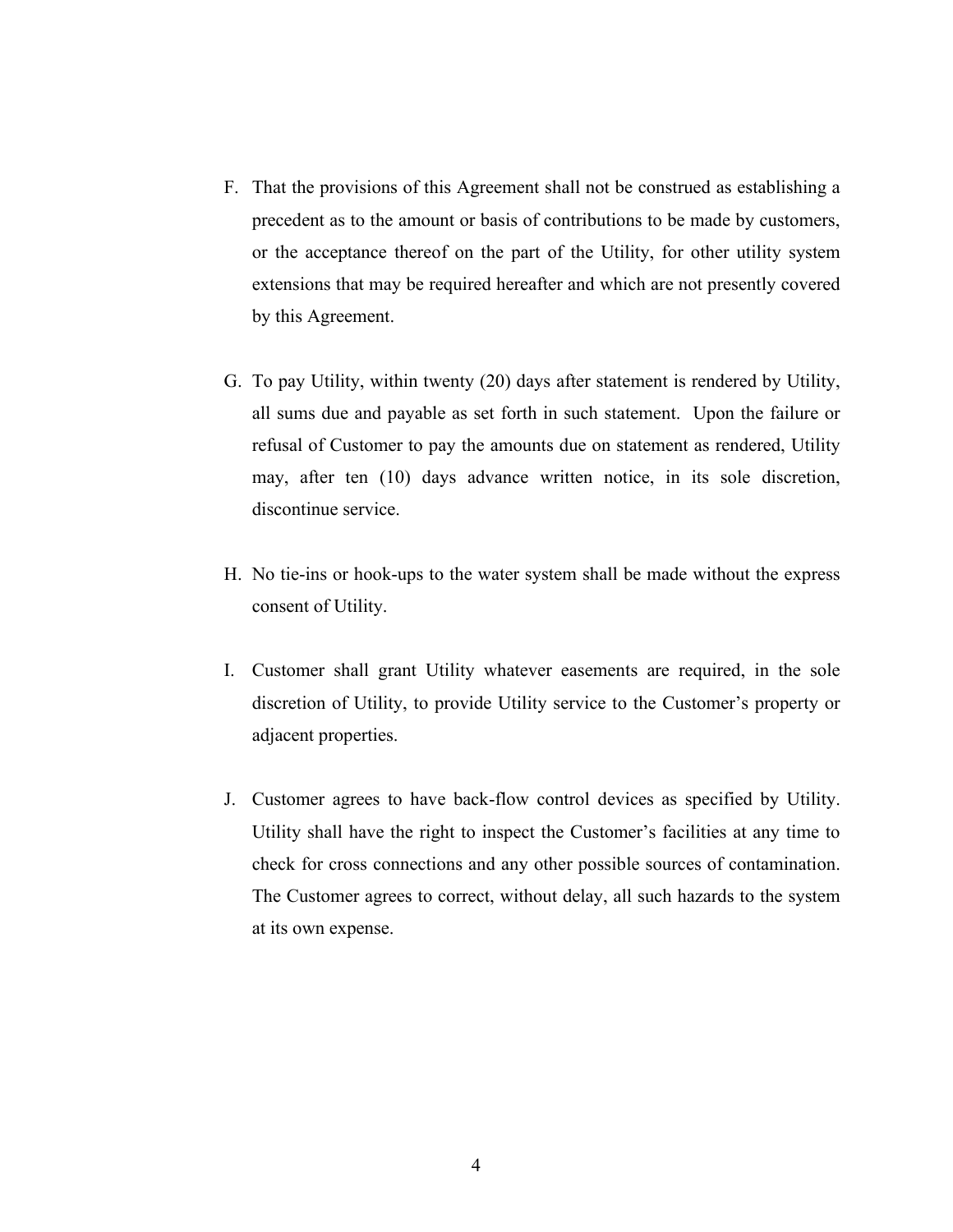### 3. UTILITY AND CUSTOMER AGREE:

- A. This Agreement shall be governed by applicable rules, laws and regulations of any governmental body, federal, state or local, including departments and agencies having jurisdiction of the Utilities. The parties agree to be bound by such increase or decrease in "gallonage" amounts and rates which may be prescribed, from time to time, by said body or other agency having jurisdiction thereof.
- B. This Agreement shall be binding upon the successors, assigns and legal representatives of the respective parties hereto.
- C. This Agreement shall not be assigned without the prior written consent of Utility, that consent shall not be unreasonably withheld.
- D. Any notice required to be given pursuant to the terms of this agreement shall be deemed properly given when sent by United States Certified Mail, Return Receipt Requested, to the respective parties herein, at the last known address of either party.
- E. Water line extensions will be made to the property line at such points as are mutually agreed to by Customer and Utility.
- F. Failure to meet the provisions, terms or conditions of this Agreement by the Customer shall result in termination of the Agreement and discontinuance of service. Utilities will provide thirty (30) days written notice of termination of the Agreement and discontinuance of service to Customer.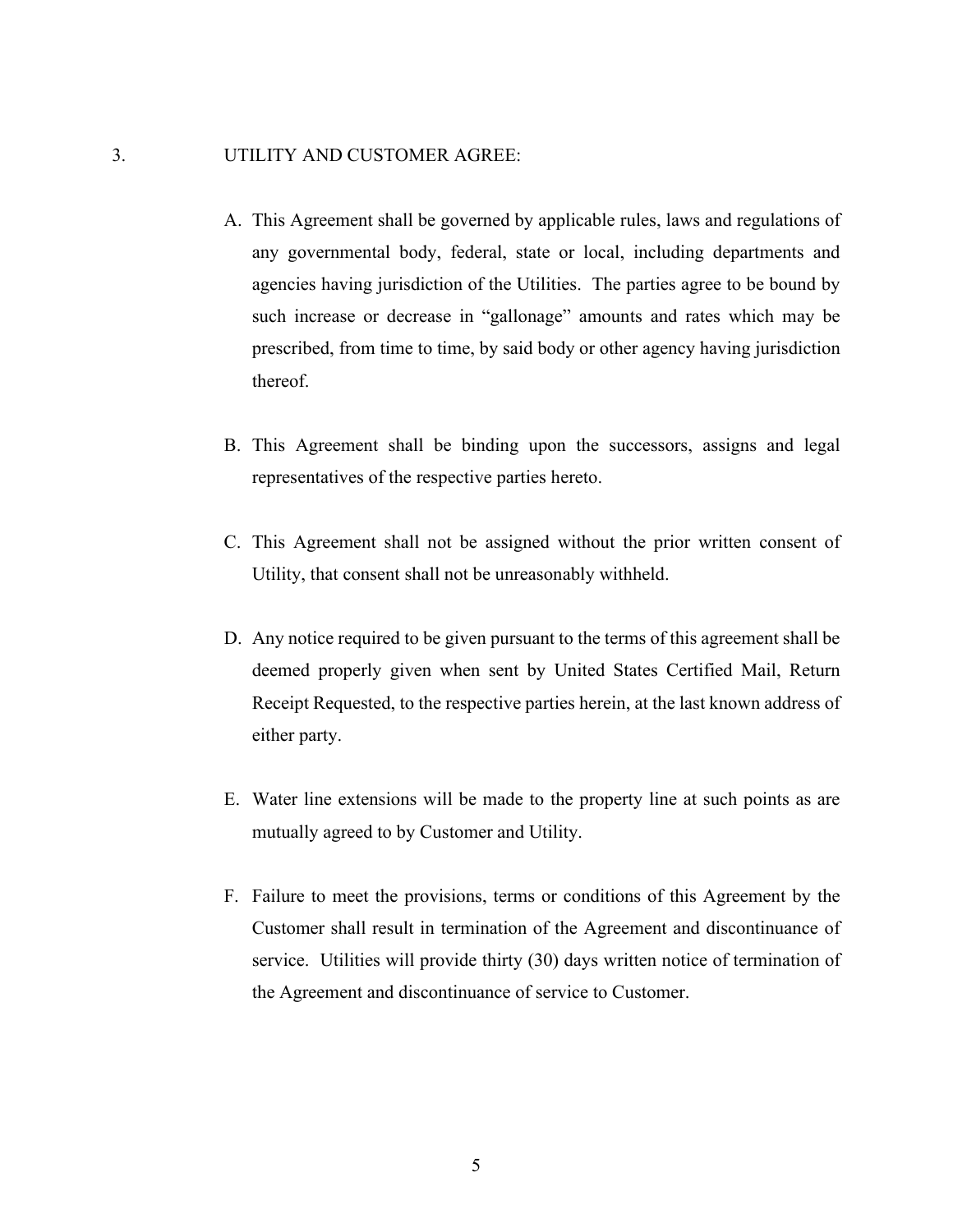IN WITNESS WHEREOF, the parties have caused these presents to be executed on the day and year first above written.

Signed, Sealed and Delivered in the Presence of:

As to Utility: BOCILLA UTILITIES, INC., a Florida Corporation (Utility)

By: \_\_\_\_\_\_\_\_\_\_\_\_\_\_\_\_\_\_\_\_\_\_\_\_\_\_\_\_\_\_\_\_\_\_\_\_\_\_\_\_\_\_\_\_\_\_\_\_\_\_\_\_\_

Agent, Bocilla Utilities Inc.

## (CUSTOMER)

| By: $\qquad \qquad$                                                         | Date: $\frac{1}{2}$ /      |  |
|-----------------------------------------------------------------------------|----------------------------|--|
| By: $\qquad \qquad$                                                         | Date: $\frac{1}{\sqrt{2}}$ |  |
|                                                                             |                            |  |
|                                                                             |                            |  |
| The forgoing instrument was acknowledged before me this same day of same by |                            |  |
|                                                                             |                            |  |
| identification of                                                           |                            |  |
|                                                                             |                            |  |
|                                                                             |                            |  |

 $\overline{\phantom{a}}$  , which is a set of the set of the set of the set of the set of the set of the set of the set of the set of the set of the set of the set of the set of the set of the set of the set of the set of the set of th

Notary Public,

Printed Name